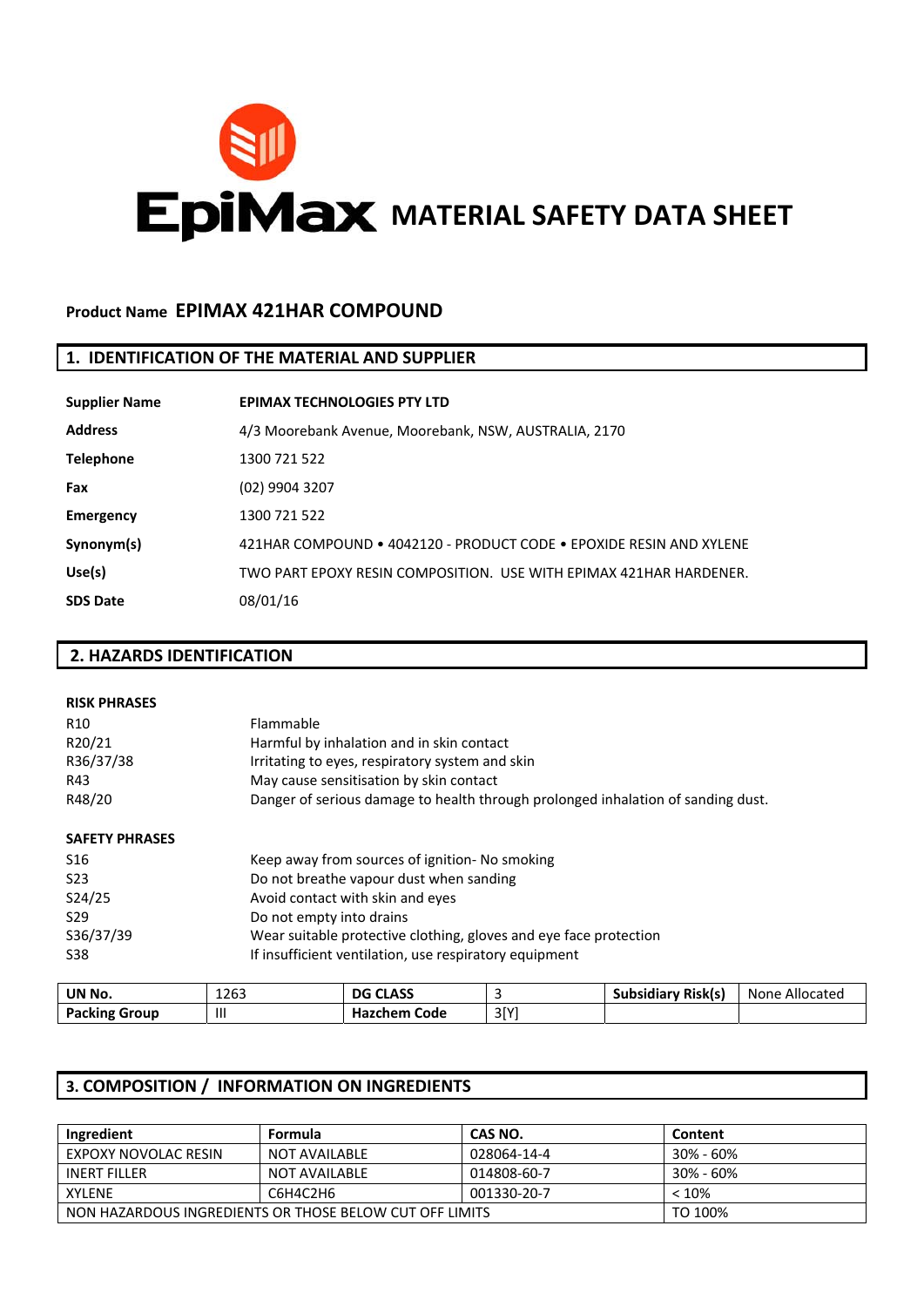# **4. FIRST AID MEASURES**

| Eye                      | If in eyes, hold eyelids apart and flush continuously with running water. Continue flushing until<br>advised to stop by a Poisons Information Centre, a doctor, or for at least 15 minutes.                         |
|--------------------------|---------------------------------------------------------------------------------------------------------------------------------------------------------------------------------------------------------------------|
| <b>Inhalation</b>        | If inhaled, remove from contaminated area. To protect rescuer, use a Type A (Organic vapour)<br>respirator or an Airline respirator (in poorly ventilated areas). Apply artificial respiration if not<br>breathing. |
| <b>Skin</b>              | If skin or hair contact occurs, remove contaminated clothing and flush skin and hair with running<br>water. Continue flushing with water until advised to stop by a Poisons Information Centre or a<br>doctor.      |
| Ingestion                | For advice, contact a Poison Information Centre on 13 11 26 (Australia Wide) or a doctor (at<br>once). If swallowed, do not induce vomiting.                                                                        |
| <b>Special Treatment</b> | Treat symptomatically.                                                                                                                                                                                              |

## **5. FIRE FIGHTING MEASURES**

| <b>Special Hazards</b>         | Flammable. May evolve toxic gases (carbon oxides, phenols, hydrocarbons) when heated to<br>decomposition. Eliminate all ignition sources including cigarettes, open flames, spark producing<br>switches/tools, heaters, naked lights, pilot lights, mobile phones etc. when handling. Earth<br>containers when dispensing fluids.  |
|--------------------------------|------------------------------------------------------------------------------------------------------------------------------------------------------------------------------------------------------------------------------------------------------------------------------------------------------------------------------------|
| <b>Advice for firefighters</b> | Evacuate area and contact emergency services. Toxic gases may be evolved in a fire situation.<br>Remain upwind and notify those downwind of hazard. Wear full protective equipment including<br>Self Contained Breathing Apparatus (SCBA) when combating fire. Use waterfog to cool intact<br>containers and nearby storage areas. |
| <b>Extinguishing Media</b>     | Dry agent, carbon dioxide or water fog. Prevent contamination of drains or waterways                                                                                                                                                                                                                                               |
| <b>Hazchem Code</b>            | 3[Y]                                                                                                                                                                                                                                                                                                                               |

## **6. ACCIDENTAL RELEASE MEASURES**

**Spillage** Contact emergency services where appropriate. Use personal protective equipment. Clear area of all unprotected personnel. Ventilate area where possible. Contain spillage, then cover / absorb spill with non-combustible absorbent material (vermiculite, sand, or similar), collect and place in suitable containers for disposal. Eliminate all ignition sources.

### **7. STORAGE AND HANDLING**

| <b>Storage</b>                          | Store tightly sealed in a cool, dry, well ventilated area, removed from oxidising agents, acids,<br>alkalis, heat or ignition sources and foodstuffs. Ensure containers are adequately labelled,<br>protected from physical damage and sealed when not in use. Check regularly for leaks or spills.<br>Large storage areas should be bunded and have appropriate fire protection and ventilation<br>systems. |
|-----------------------------------------|--------------------------------------------------------------------------------------------------------------------------------------------------------------------------------------------------------------------------------------------------------------------------------------------------------------------------------------------------------------------------------------------------------------|
| <b>Precautions for safe</b><br>handling | Before use carefully read the product label. Use of safe work practices are recommended to<br>avoid eye or skin contact and inhalation. Observe good personal hygiene, including washing<br>hands before eating. Prohibit eating, drinking and smoking in contaminated areas.                                                                                                                                |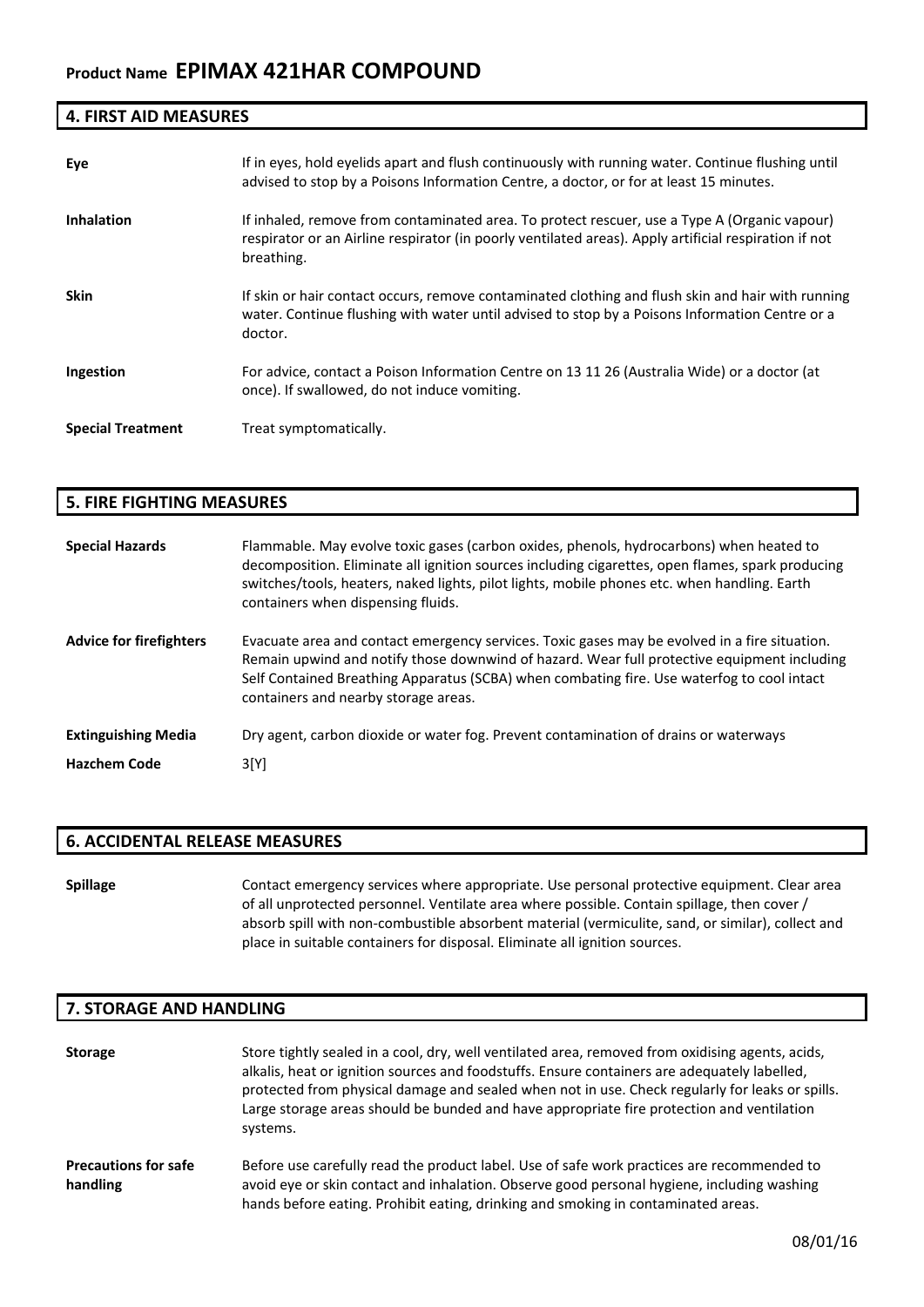## **8. EXPOSURE CONTROLS / PERSONAL PROTECTIONS**

# **Exposure Stds Ingredient Reference TWA** STEL  $XYLENE$   $\vert$  SWA (AUS) 80ppm 350mg/m<sup>3</sup> 150ppm 655mg/m<sup>3</sup> **Biological Limits** No biological limit allocated. **Engineering Controls** Avoid inhalation. Use in well ventilated areas. Where an inhalation risk exists, mechanical explosion proof extraction ventilation is recommended. Flammable/explosive vapours may accumulate in poorly ventilated areas. Vapours are heavier than air and may travel some distance to an ignition source and flash back. Maintain vapour levels below the recommended exposure standard. **PPE** Wear splash-proof goggles, nitrile or viton (R) gloves, coveralls and a Type A (Organic vapour) respirator. If sanding dry product, wear: a Class P1 (Particulate) respirator. If spraying, with prolonged use, or if in confined areas, wear: impervious coveralls and an Air‐line respirator.



## **9. PHYSICAL AND CHEMICAL PROPERTIES**

| Appearance                   | <b>VARIOUS COLOURED LIQUID</b> | Solubility (water)               | <b>INSOLUBLE</b>     |
|------------------------------|--------------------------------|----------------------------------|----------------------|
| <b>Odour</b>                 | <b>NOT AVAILABLE</b>           | <b>Specific Gravity</b>          | 1.70                 |
| рH                           | <b>NOT AVAILABLE</b>           | % Volatiles                      | 10%                  |
| <b>Vapour Pressure</b>       | <b>NOT AVAILABLE</b>           | <b>Flammability</b>              | <b>FLAMMABLE</b>     |
| <b>Vapour Density</b>        | <b>NOT AVAILABLE</b>           | <b>Flash Point</b>               | $52^{\circ}$ C       |
| <b>Boiling Point</b>         | <b>NOT DETERMINED</b>          | <b>Upper Explosion Limit</b>     | <b>NOT AVAILABLE</b> |
| <b>Melting Point</b>         | <b>NOT AVAILABLE</b>           | <b>Lower Explosion Limit</b>     | <b>NOT AVAILABLE</b> |
| <b>Evaporation Rate</b>      | <b>NOT AVAILABLE</b>           |                                  |                      |
| <b>Autoignition Rate</b>     | <b>NOT AVAILABLE</b>           | <b>Decomposition Temperature</b> | <b>NOT AVAILABLE</b> |
| <b>Partition Coefficient</b> | <b>NOT AVAILABLE</b>           | <b>Viscosity</b>                 | <b>NOT AVAILABLE</b> |

## **10. STABILITY AND REACTIVITY**

| <b>Chemical Stability</b>                            | Stable under recommended conditions of storage.                                                                                          |
|------------------------------------------------------|------------------------------------------------------------------------------------------------------------------------------------------|
| <b>Conditions to avoid</b>                           | Avoid heat, sparks, open flames and other ignition sources.                                                                              |
| <b>Material to avoid</b>                             | Incompatible with oxidising agents (eg. hypochlorites), acids (eg. nitric acid), alkalis (eg.<br>hydroxides), heat and ignition sources. |
| <b>Hazardous</b><br>Decomposition<br><b>Products</b> | May evolve toxic gases (carbon oxides, phenols, hydrocarbons) when heated to<br>decomposition.                                           |
| <b>Hazardous Reactions</b>                           | Hazardous polymerization is not expected to occur.                                                                                       |

## **11. TOXICOLOGICAL INFORMATION**

**Health hazard summary** Irritant ‐ low to moderate toxicity. This product has the potential to cause adverse health effects with over exposure. Use safe work practices to avoid eye or skin contact and inhalation. May cause sensitisation by skin contact. The cured product is considered non toxic.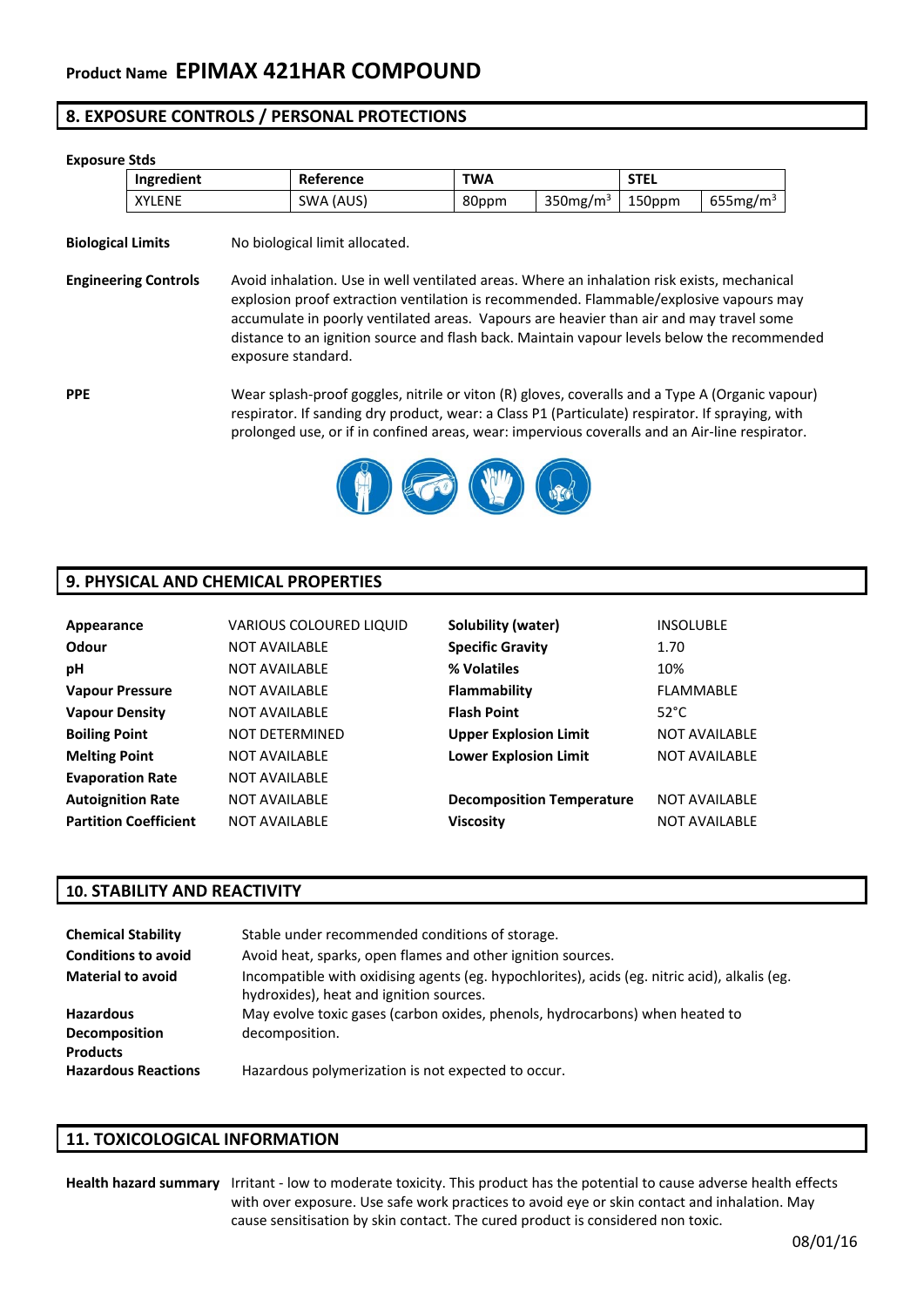# **Product Name EPIMAX 421HAR COMPOUND**

| Eye                  | Irritant. Contact may result in irritation, lacrimation, pain, redness and conjunctivitis. May result<br>in burns with prolonged contact.                                                                                                         |
|----------------------|---------------------------------------------------------------------------------------------------------------------------------------------------------------------------------------------------------------------------------------------------|
| <b>Inhalation</b>    | Over exposure may result in irritation of the nose and throat, with coughing. High level<br>exposure may result in dizziness, drowsiness, breathing difficulties, pulmonary oedema and<br>unconsciousness. May cause sensitisation by inhalation. |
| <b>Skin</b>          | Irritant. Contact may result in irritation, redness, rash and dermatitis. May cause sensitisation by<br>skin contact.                                                                                                                             |
| Ingestion            | Moderate toxicity. Ingestion may result in nausea, vomiting, abdominal pain, diarrhoea, fatigue,<br>dizziness and unconsciousness.                                                                                                                |
| <b>Toxicity Data</b> | There is no toxicological information available for this product.                                                                                                                                                                                 |

## **12. ECOLOGICAL INFORMATION**

**Other adverse effects** Limited ecotoxicity data was available for this product at the time this report was prepared. Ensure appropriate measures are taken to prevent this product from entering the environment.

### **13. DISPOSAL CONSIDERATIONS**

**Waste disposal** Mix parts A + B together (small amounts), absorb with sand, vermiculite or similar and dispose of to an approved landfill site. Ensure protective equipment is worn when mixing. Do not seal containers/tins until reaction is complete. Contact the manufacturer for additional information. Prevent contamination of drains or waterways as environmental damage may result.

**Legislation Dispose of in accordance with relevant local legislation.** 

#### **14. TRANSPORT INFORMATION**



#### **CLASSIFIED AS A DANGEROUS GOOD THE CRITERIA OF THE ADG CODE**

| <b>Shipping Name</b> | FLAMMABLE LIQUID N.O.S |                     |     |                           |                       |
|----------------------|------------------------|---------------------|-----|---------------------------|-----------------------|
| UN No.               | 1263                   | <b>DG CLASS</b>     |     | <b>Subsidiary Risk(s)</b> | <b>NONE ALLOCATED</b> |
| <b>Packing Group</b> |                        | <b>Hazchem Code</b> | 3IY |                           |                       |

IATA

| <b>Shipping Name</b> | FLAMMABLE LIQUID N.O.S |                 |      |                    |                |
|----------------------|------------------------|-----------------|------|--------------------|----------------|
| UN No.               | 1263                   | <b>DG CLASS</b> |      | Subsidiary Risk(s) | NONE ALLOCATED |
| <b>Packing Group</b> | Ш                      | Hazchem Code    | 3[Y] |                    |                |

#### IMDG

| <b>Shipping Name</b> | <b>FLAMMABLE LIQUID N.O.S</b> |                     |      |                           |                |
|----------------------|-------------------------------|---------------------|------|---------------------------|----------------|
| UN No.               | 1263                          | <b>DG CLASS</b>     |      | <b>Subsidiary Risk(s)</b> | NONE ALLOCATED |
| <b>Packing Group</b> | Ш                             | <b>Hazchem Code</b> | 3[Y] |                           |                |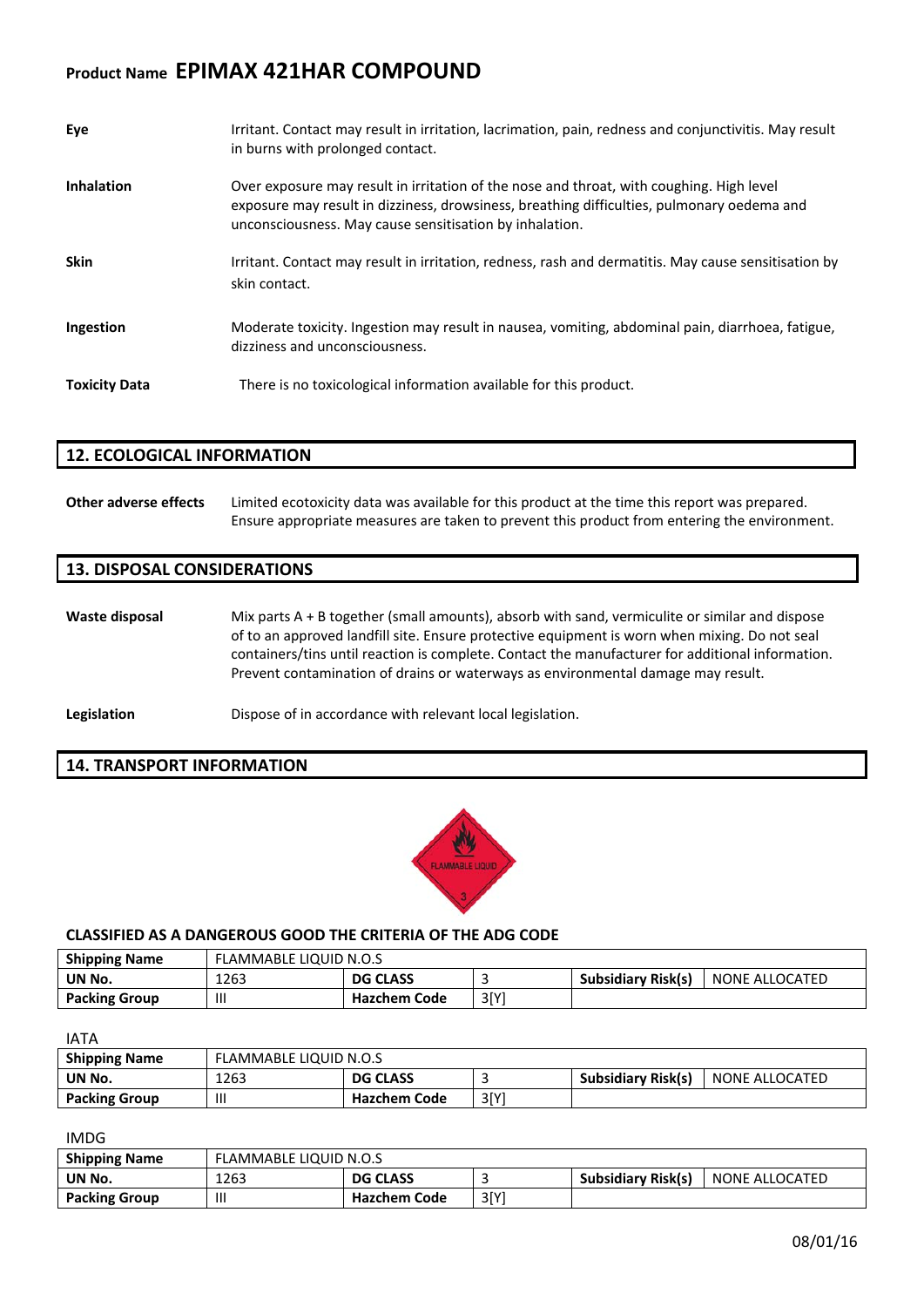# **Product Name EPIMAX 421HAR COMPOUND**

### **15. REGULATORY INFORMATION**

**Poison Schedule** Classified as a Schedule 5 (S5) Poison using the criteria in the Standard for the Uniform Scheduling of Drugs and Poisons (SUSDP).

**AICS** All chemicals listed on the Australian Inventory of Chemical Substances (AICS).

#### **16. OTHER INFORMATION**

**Additional information** This product is used in conjunction with EpiMax 421HAR Hardener.

WELDING ‐ SANDING ‐ CUTTING DRIED OR CURED PRODUCT: If sanding, cutting or welding dried or cured product, adverse health effects may be avoided by the use of appropriate engineering controls and/or personal protective equipment. If welding, wear a Class P2 (Metal fume) respirator and depending on the nature of the surface being welded, additional protection (eg. for organic vapours/acid gas) may also be required. A Class P1(Particulate) respirator is recommended if dust is generated.

EPOXY ‐ PHENOXY RESINS AND POLYURETHANES: Where spray painting with two or more component epoxy resins or polyurethane paints is undertaken, an employee shall wear a air‐ line respirator, full length chemically resistant coveralls and gloves. Further, if an individual is to enter an enclosed booth where a vapour or gas curing process is occurring, an air‐line respirator is required. Once cured, these resins are considered non toxic.

RESPIRATORS: In general the use of respirators should be limited and engineering controls employed to avoid exposure. If respiratory equipment must be worn ensure correct respirator selection and training is undertaken.

Remember that some respirators may be extremely uncomfortable when used for long periods. The use of air powered or air supplied respirators should be considered where prolonged or repeated use is necessary.

ABBREVIATIONS:

ACGIH ‐ American Conference of Industrial Hygienists.

ADG ‐ Australian Dangerous Goods.

BEI ‐ Biological Exposure Indice(s).

CAS# ‐ Chemical Abstract Service number ‐ used to uniquely identify chemical compounds. CNS ‐ Central Nervous System.

EC No ‐ European Community Number.

HSNO ‐ Hazardous Substances and New Organisms.

IARC ‐ International Agency for Research on Cancer.

mg/m<sup>3</sup> - Milligrams per Cubic Metre.

NOS ‐ Not Otherwise Specified.

pH - relates to hydrogen ion concentration using a scale of 0 (high acidic) to 14 (highly alkaline).

PPM ‐ Parts Per Million.

RTECS ‐ Registry of Toxic Effects of Chemical Substances.

STEL ‐ Short Term Exposure Limit.

SWA ‐ Safe Work Australia.

TWA ‐ Time Weighted Average.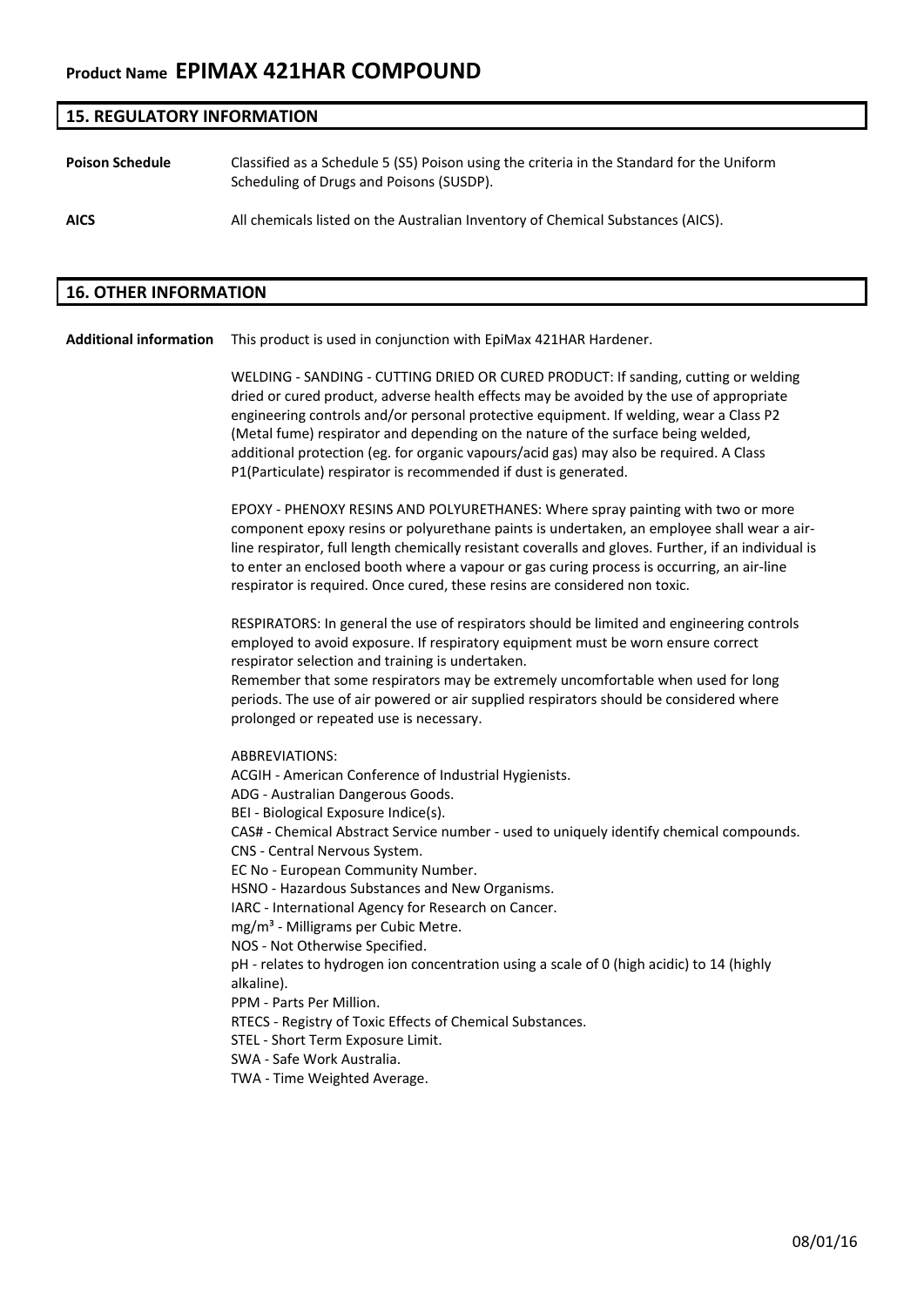

## **Product Name EPIMAX 421HAR HARDENER**

## **1. IDENTIFICATION OF THE MATERIAL AND SUPPLIER**

| <b>Supplier Name</b> | <b>EPIMAX TECHNOLOGIES PTY LTD</b>                                     |
|----------------------|------------------------------------------------------------------------|
| <b>Address</b>       | 4/3 Moorebank Avenue, Moorebank, NSW, AUSTRALIA, 2170                  |
| <b>Telephone</b>     | 1300 721 522                                                           |
| Fax                  | (02) 9904 3207                                                         |
| Emergency            | 1300 721 522                                                           |
| Synonym(s)           | 421HAR HARDENER ● 5042120 - PRODUCT CODE ● FORMULATED POLYAMINE ADDUCT |
| Use(s)               | TWO PART FPOXY RESIN COMPOSITION. USE WITH FPIMAX 421HAR COMPOUND      |
| <b>SDS Date</b>      | 24/02/12                                                               |

## **2. HAZARDS IDENTIFICATION**

| <b>RISK PHRASES</b><br>R20/21/22<br>R34<br>R43 | Harmful by inhalation, in contact with skin and if swallowed<br>Causes burns<br>May cause sensitisation by skin contact |
|------------------------------------------------|-------------------------------------------------------------------------------------------------------------------------|
| <b>SAFETY PHRASES</b>                          | Avoid contact with skin and eyes                                                                                        |
| S24/25                                         | In case of contact with eyes, rinse immediately with plenty of water and seek medical advice                            |
| S <sub>26</sub>                                | Wear suitable protective clothing, gloves and eye face protection                                                       |
| S36/37/39                                      | In case of insufficient ventilation, wear suitable respiratory equipment.                                               |
| S38                                            | In case of accident or if you feel unwell, seek medical advice immediately (show the label where                        |
| S45                                            | possible)                                                                                                               |

| UN No.               | $\mathbf{a} = \mathbf{a} + \mathbf{b}$<br>ر ر ر ے | <b>DG CLASS</b>     |          | <b>Subsidiary Risk(s)</b> | Allocated<br>None |
|----------------------|---------------------------------------------------|---------------------|----------|---------------------------|-------------------|
| <b>Packing Group</b> |                                                   | <b>Hazchem Code</b> | ำง<br>∠∧ |                           |                   |

## **3. COMPOSITION / INFORMATION ON INGREDIENTS**

| Ingredient                                                         | <b>Formula</b> | CAS NO.     | Content       |
|--------------------------------------------------------------------|----------------|-------------|---------------|
| <b>ISOPHORONE DIAMINE</b>                                          | NOT AVAILABLE  | 002855-13-2 | $30\% - 60\%$ |
| M-XYLFNF DIAMINF                                                   | NOT AVAILABLE  | 004177-55-0 | 10% - <30%    |
| BENZYL ALCOHOL                                                     | C6H5CH2OH      | 000100-51-6 | $30\% - 60\%$ |
| TO 100%<br>NON-HAZARDOUS INGREDIENTS OR THOSE BELOW CUT OFF LIMITS |                |             |               |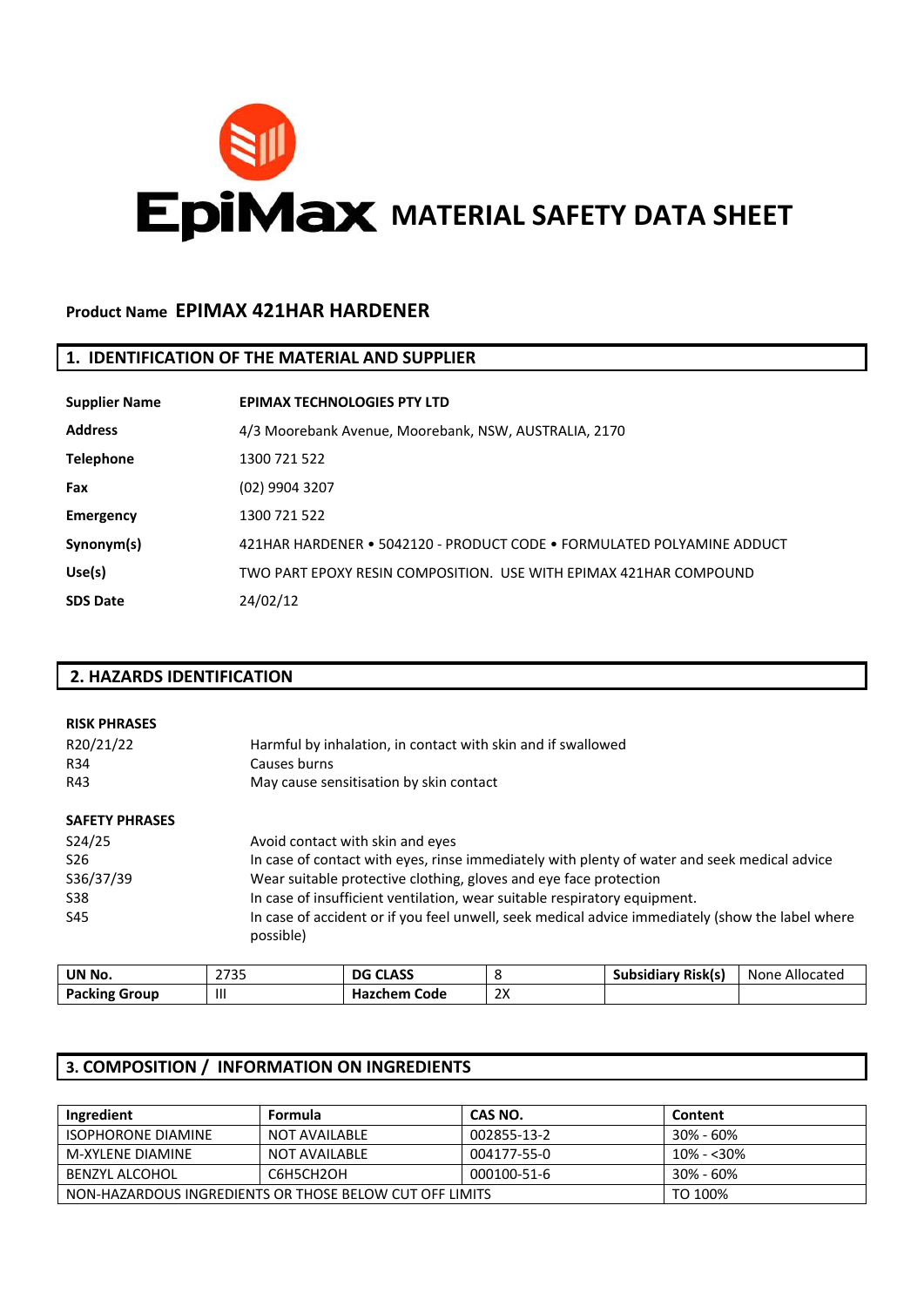## **4. FIRST AID MEASURES**

| Eye                      | If in eyes, hold eyelids apart and flush continuously with running water. Continue flushing until<br>advised to stop by a Poisons Information Centre, a doctor, or for at least 15 minutes.                         |
|--------------------------|---------------------------------------------------------------------------------------------------------------------------------------------------------------------------------------------------------------------|
| <b>Inhalation</b>        | If inhaled, remove from contaminated area. To protect rescuer, use a Type A (Organic vapour)<br>respirator or an Airline respirator (in poorly ventilated areas). Apply artificial respiration if not<br>breathing. |
| <b>Skin</b>              | If skin or hair contact occurs, remove contaminated clothing and flush skin and hair with<br>running water. Continue flushing with water until advised to stop by a Poisons Information<br>Centre or a doctor.      |
| Ingestion                | For advice, contact a Poison Information Centre on 13 11 26 (Australia Wide) or a doctor (at<br>once). If swallowed, do not induce vomiting.                                                                        |
| <b>Special Treatment</b> | Treat symptomatically.                                                                                                                                                                                              |

## **5. FIRE FIGHTING MEASURES**

| <b>Special Hazards</b>         | Combustible. May evolve toxic gases (carbon oxides, phenols, hydrocarbons) when heated to<br>decomposition. Eliminate all ignition sources including cigarettes, open flames, spark producing<br>switches/tools, heaters, naked lights, pilot lights, mobile phones etc. when handling. Earth<br>containers when dispensing fluids. |
|--------------------------------|-------------------------------------------------------------------------------------------------------------------------------------------------------------------------------------------------------------------------------------------------------------------------------------------------------------------------------------|
| <b>Advice for firefighters</b> | Evacuate area and contact emergency services. Toxic gases may be evolved in a fire situation.<br>Remain upwind and notify those downwind of hazard. Wear full protective equipment including<br>Self Contained Breathing Apparatus (SCBA) when combating fire. Use waterfog to cool intact<br>containers and nearby storage areas.  |
| <b>Extinguishing Media</b>     | Dry agent, carbon dioxide or water fog. Prevent contamination of drains or waterways                                                                                                                                                                                                                                                |
| <b>Hazchem Code</b>            | 2X                                                                                                                                                                                                                                                                                                                                  |

## **6. ACCIDENTAL RELEASE MEASURES**

**Spillage** Contact emergency services where appropriate. Use personal protective equipment. Clear area of all unprotected personnel. Ventilate area where possible. Contain spillage, then cover / absorb spill with non-combustible absorbent material (vermiculite, sand, or similar), collect and place in suitable containers for disposal. Eliminate all ignition sources.

## **7. STORAGE AND HANDLING**

| <b>Storage</b>                          | Store tightly sealed in a cool, dry, well ventilated area, removed from oxidising agents, acids, alkalis,<br>heat or ignition sources and foodstuffs. Ensure containers are adequately labelled, protected from<br>physical damage and sealed when not in use. Check regularly for leaks or spills. Large storage areas<br>should be bunded and have appropriate fire protection and ventilation systems. |
|-----------------------------------------|-----------------------------------------------------------------------------------------------------------------------------------------------------------------------------------------------------------------------------------------------------------------------------------------------------------------------------------------------------------------------------------------------------------|
| <b>Precautions for safe</b><br>handling | Before use carefully read the product label. Use of safe work practices are recommended to avoid<br>eye or skin contact and inhalation. Observe good personal hygiene, including washing hands before<br>eating. Prohibit eating, drinking and smoking in contaminated areas.                                                                                                                             |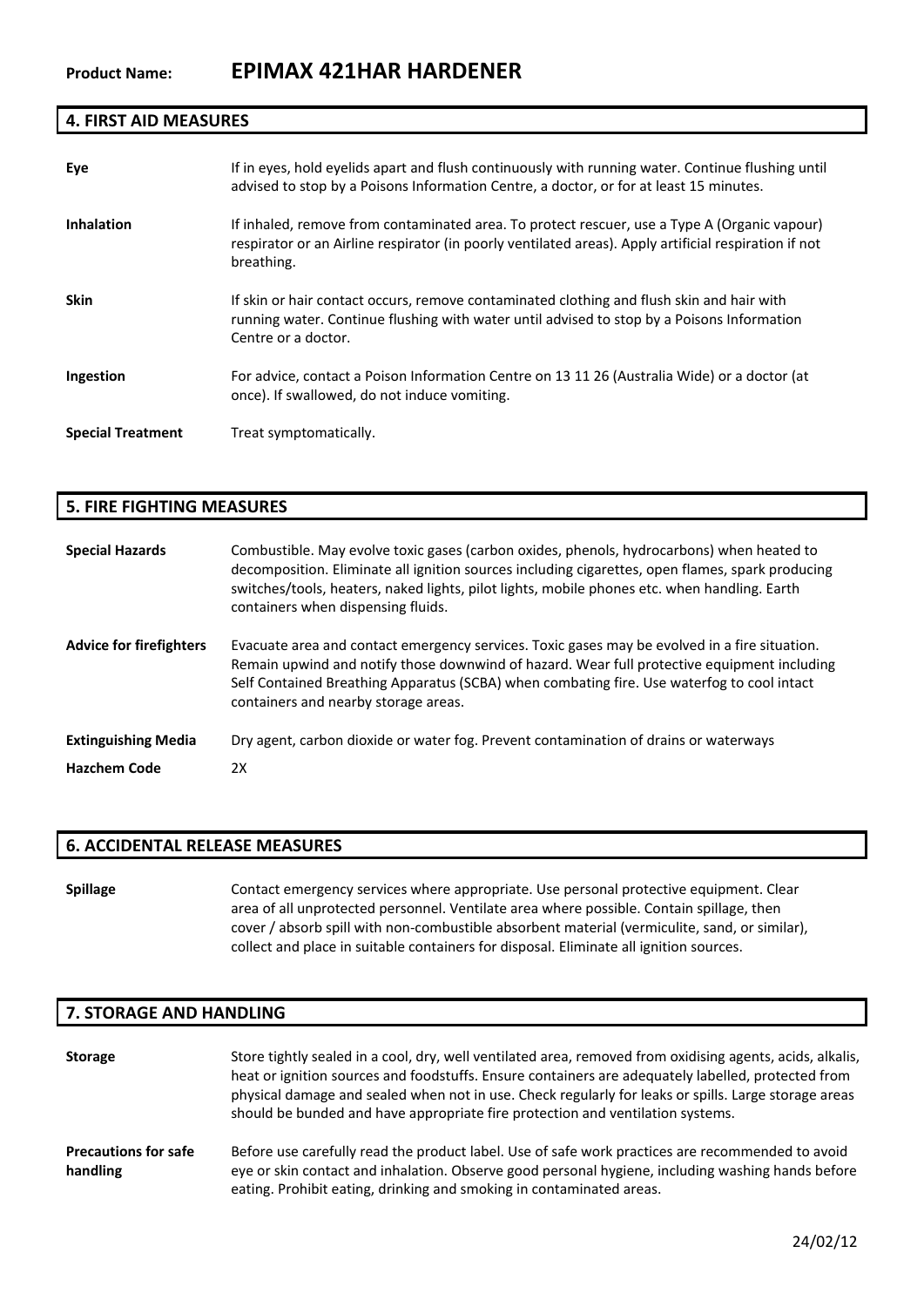## **8. EXPOSURE CONTROLS / PERSONAL PROTECTIONS**

| <b>Exposure Stds</b>        | None allocated                                                                                                                                                                                                                                                                                                                                                                                        |
|-----------------------------|-------------------------------------------------------------------------------------------------------------------------------------------------------------------------------------------------------------------------------------------------------------------------------------------------------------------------------------------------------------------------------------------------------|
| <b>Biological Limits</b>    | No biological limit allocated.                                                                                                                                                                                                                                                                                                                                                                        |
| <b>Engineering Controls</b> | Avoid inhalation. Use in well ventilated areas. Where an inhalation risk exists, mechanical<br>explosion proof extraction ventilation is recommended. Flammable/explosive vapours may<br>accumulate in poorly ventilated areas. Vapours are heavier than air and may travel some<br>distance to an ignition source and flash back. Maintain vapour levels below the recommended<br>exposure standard. |
| <b>PPE</b>                  | Wear splash-proof goggles, nitrile or viton (R) gloves, coveralls and a Type A (Organic vapour)<br>respirator. If sanding dry product, wear: a Class P1 (Particulate) respirator. If spraying, with<br>prolonged use, or if in confined areas, wear: impervious coveralls and an Air-line respirator.                                                                                                 |
|                             |                                                                                                                                                                                                                                                                                                                                                                                                       |



## **9. PHYSICAL AND CHEMICAL PROPERTIES**

| Appearance                   | <b>CLEAR LIQUID</b>  | Solubility (water)               | <b>INSOLUBLE</b>     |
|------------------------------|----------------------|----------------------------------|----------------------|
| Odour                        | SLIGHTLY AMMONIACAL  | <b>Specific Gravity</b>          | 1.03.107             |
| рH                           | <b>NOT AVAILABLE</b> | % Volatiles                      | $< 1\%$              |
| <b>Vapour Pressure</b>       | <b>NOT AVAILABLE</b> | Flammability                     | <b>NOT AVAILABLE</b> |
| <b>Vapour Density</b>        | <b>NOT AVAILABLE</b> | <b>Flash Point</b>               | $100^{\circ}$ C      |
| <b>Boiling Point</b>         | <b>NOT AVAILABLE</b> | <b>Upper Explosion Limit</b>     | <b>NOT AVAILABLE</b> |
| <b>Melting Point</b>         | NOT AVAILABLE        | <b>Lower Explosion Limit</b>     | <b>NOT AVAILABLE</b> |
| <b>Evaporation Rate</b>      | <b>NOT AVAILABLE</b> |                                  |                      |
| <b>Autoignition Rate</b>     | <b>NOT AVAILABLE</b> | <b>Decomposition Temperature</b> | <b>NOT AVAILABLE</b> |
| <b>Partition Coefficient</b> | NOT AVAILABLE        | <b>Viscosity</b>                 | <b>NOT AVAILABLE</b> |

## **10. STABILITY AND REACTIVITY**

| <b>Chemical Stability</b>  | Stable under recommended conditions of storage.                                                                                          |
|----------------------------|------------------------------------------------------------------------------------------------------------------------------------------|
| <b>Conditions to avoid</b> | Avoid heat, sparks, open flames and other ignition sources.                                                                              |
| <b>Material to avoid</b>   | Incompatible with oxidising agents (eg. hypochlorites), acids (eg. nitric acid), alkalis (eg.<br>hydroxides), heat and ignition sources. |
| <b>Hazardous</b>           | May evolve toxic gases (carbon oxides, phenols, hydrocarbons) when heated to                                                             |
| <b>Decomposition</b>       | decomposition.                                                                                                                           |
| <b>Products</b>            |                                                                                                                                          |
| <b>Hazardous Reactions</b> | Hazardous polymerization is not expected to occur.                                                                                       |

### **11. TOXICOLOGICAL INFORMATION**

### **Health hazard summary** Corrosive. This product has the potential to cause adverse health effects. Use safe work practices to avoid eye or skin contact and inhalation. Potential sensitising agent. Individuals with pre-existing respiratory impairment (eg asthmatics) or skin sensitivities may be more susceptible to adverse health effects.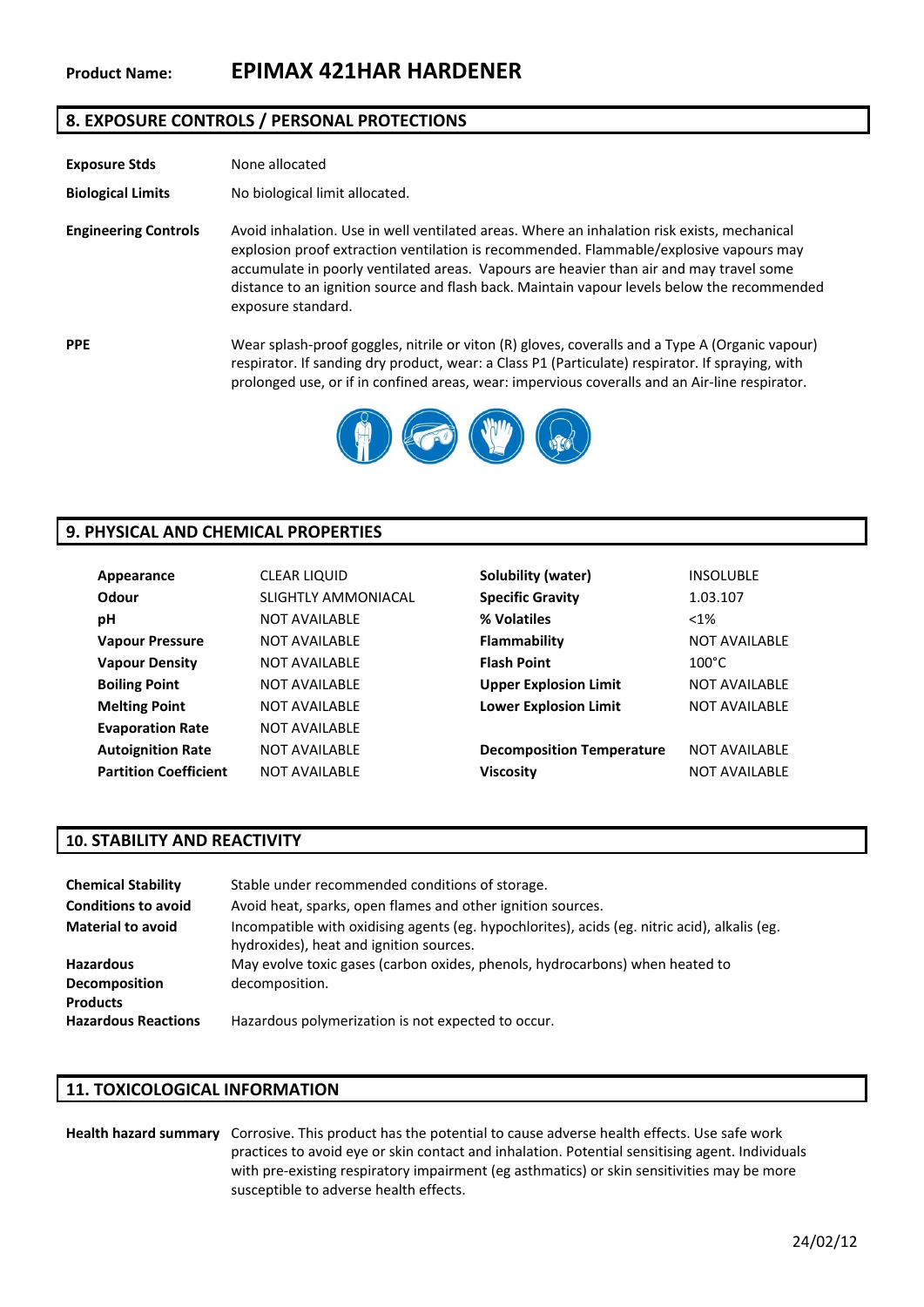# **Product Name: EPIMAX 421HAR HARDENER**

| Eye                  | Corrosive - irritant. Contact may result in irritation, lacrimation, pain, redness, corneal burns<br>and possible permanent damage.                                                                                                                                                   |
|----------------------|---------------------------------------------------------------------------------------------------------------------------------------------------------------------------------------------------------------------------------------------------------------------------------------|
| <b>Inhalation</b>    | Corrosive. Over exposure may result in irritation of the nose and throat, coughing, burning<br>sensation, nausea and dizziness. May cause sensitisation by inhalation. High level exposure<br>may result in breathing difficulties, ulceration, pulmonary oedema and unconsciousness. |
| <b>Skin</b>          | Corrosive. Will cause severe irritation and burns. Contact may result in irritation, redness,<br>pain, rash, dermatitis and possible burns. May cause sensitisation by skin contact.                                                                                                  |
| Ingestion            | Corrosive. Ingestion may result in burns to the mouth and throat, nausea, vomiting, ulceration<br>of the gastrointestinal tract, breathing difficulties, circulatory collapse and coma.                                                                                               |
| <b>Toxicity Data</b> | There is no toxicological information available for this product.                                                                                                                                                                                                                     |

### **12. ECOLOGICAL INFORMATION**

**Other adverse effects** Limited ecotoxicity data was available for this product at the time this report was prepared. Ensure appropriate measures are taken to prevent this product from entering the environment.

## **13. DISPOSAL CONSIDERATIONS**

**Waste disposal** Mix parts A + B together (small amounts), absorb with sand, vermiculite or similar and dispose of to an approved landfill site. Ensure protective equipment is worn when mixing. Do not seal containers/tins until reaction is complete. Contact the manufacturer for additional information. Prevent contamination of drains or waterways as environmental damage may result.

**Legislation Dispose of in accordance with relevant local legislation.** 

### **14. TRANSPORT INFORMATION**



### **CLASSIFIED AS A DANGEROUS GOOD THE CRITERIA OF THE ADG CODE**

| <b>Shipping Name</b> | <b>CORROSIVE LIQUID N.O.S</b> |                     |          |                           |                |
|----------------------|-------------------------------|---------------------|----------|---------------------------|----------------|
| UN No.               | 2735                          | <b>DG CLASS</b>     |          | <b>Subsidiary Risk(s)</b> | NONE ALLOCATED |
| <b>Packing Group</b> |                               | <b>Hazchem Code</b> | วง<br>∠∧ | <b>GTEPG</b>              | NONE ALLOCATED |

**IATA**

| <b>Shipping Name</b> | <b>CORROSIVE LIQUID N.O.S</b> |                 |    |                           |                |
|----------------------|-------------------------------|-----------------|----|---------------------------|----------------|
| UN No.               | 2735                          | <b>DG CLASS</b> |    | <b>Subsidiary Risk(s)</b> | NONE ALLOCATED |
| <b>Packing Group</b> | $\mathbf{  }$                 | Hazchem Code    | 2X |                           |                |

#### **IMDG**

| <b>Shipping Name</b> | <b>CORROSIVE LIQUID N.O.S</b> |                     |    |                           |                |
|----------------------|-------------------------------|---------------------|----|---------------------------|----------------|
| UN No.               | 2735                          | <b>DG CLASS</b>     |    | <b>Subsidiary Risk(s)</b> | NONE ALLOCATED |
| <b>Packing Group</b> |                               | <b>Hazchem Code</b> | 2X |                           |                |